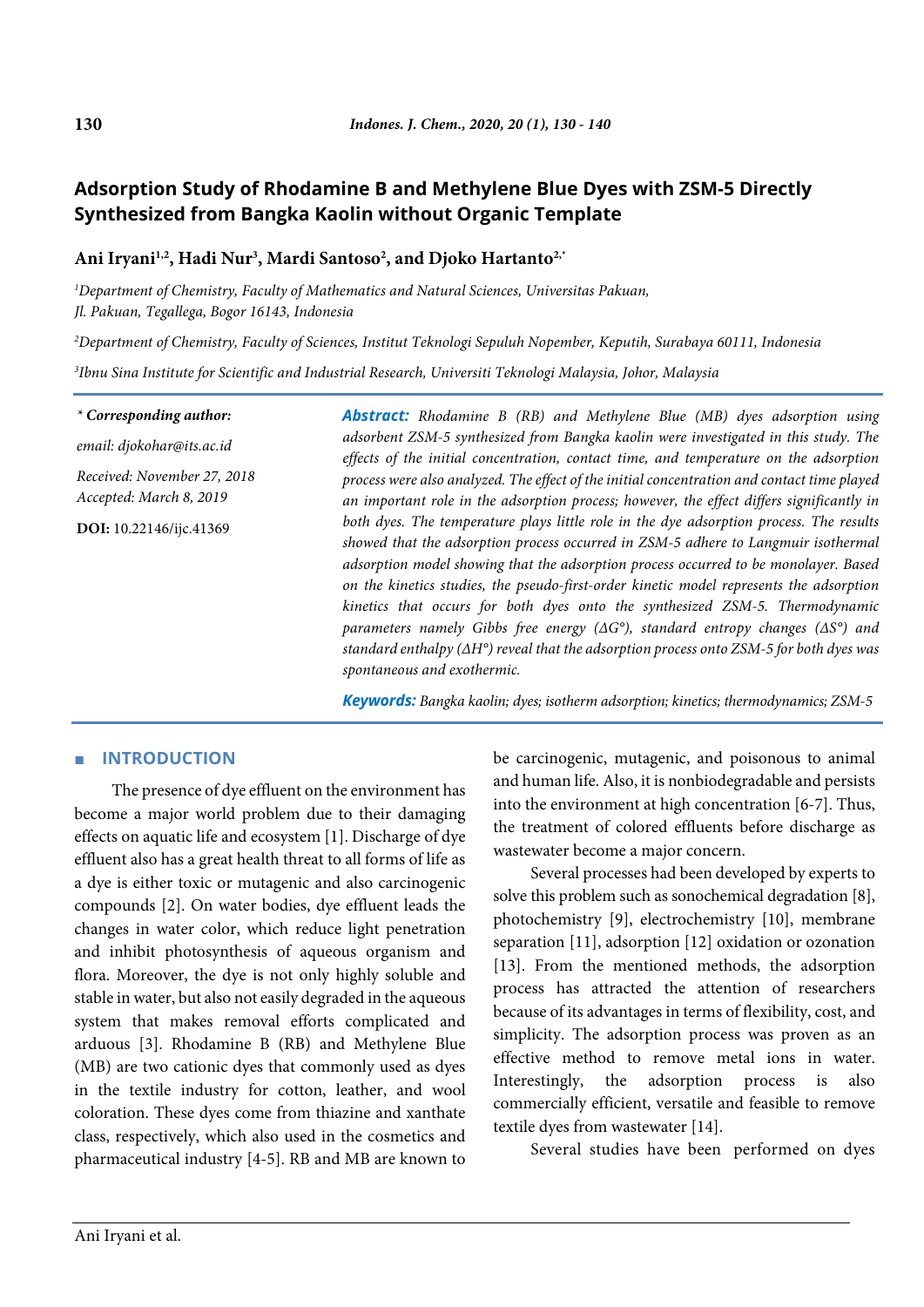adsorption to investigate the factors that affect adsorption performance including isotherm models, kinetics, and thermodynamic studies. Many adsorbents were studied on their performance to remove dyes from wastewater, including bamboo dust, coconut shell, bagasse, and activated carbon [15]. However, the high cost of treatment and activation limit the usage of these adsorbents. This is the reason why researchers have to study the feasibility of using cheap and commercially available materials with large pore-space and special surface property such as clay-based material like MCM-41 and zeolites [16]. Zeolites are a series of microporous aluminosilicate crystal with interconnected pores and channels in size range from 0.3 to 1 nm. Their threedimensional framework facilitates the adsorption of an organic molecule into its channel [17].

ZSM-5 is a type of zeolite that very potential to be developed as an adsorbent for an organic molecule. This material is usually prepared using an organic template or well known as organic structure-directing agent (OSDA) template to alter the formation of pores in their particles. However, the usage of OSDA templates, for example tetrapropylammonium [18], cetyl trimethylammonium bromide (CTAB) [19], organosilane compounds [14,18] or carboxymethyl cellulose (CMC) [20], during the ZSM-5 synthesis implies the increase in the production costs and air pollution due to thermal decomposition of this OSDA. Moreover, a tedious step must be employed to prepare ZSM-5 from this method [21]. In addition, the ZSM-5 is usually synthesized using fine chemicals such as sodium aluminate ( $NAAIO<sub>2</sub>$ ) as an alumina source and Ludox or TEOS as a silica source. In this works, kaolin Bangka was used as an alumina source. Kaolin is an aluminosilicate clay mineral that consists of alumina and silica with a ratio of 1:1. The relatively high alumina content in kaolin Bangka can reduce the use of expensive and less environmentally-friendly chemicals [22]. Thus, it is expected to reduce the production cost as well as the environmental impact of ZSM-5 synthesis.

The adsorption of RB and MB, indeed, have been reported by several researchers. Damiyine et al. reported the usage of clay to adsorb RB, and the result suggested that the adsorption process preferably at higher pH with

the adsorption capacity of the material reached 89.28 mg/g of RB [23]. Turning to MB, Ngapa et al. reported adsorption of MB using natural zeolite (Mordenite) from Ende [24]. It was found that the modification of natural zeolites could significantly increase the adsorption of MB. The unmodified natural zeolite could only adsorb as much as 16–17 mg/g of MB, and this number increase twofold (reaching 36–37 mg/g) after modification using the hydrothermal process [24]. Vezentsev et al. also reported adsorption of MB using bentonite clay and hydroxyapatite, and it was found that bentonite clay could adsorb MB significantly higher than hydroxyapatite. The adsorption using Bentonite was 175.4 mg/g, 17.8 times higher than hydroxyapatite ones. [25]. Lately, Santosa et al. adsorb MB using peat soil humin. They revealed that this material could adsorp the MB up to 60.77 mg/g. Despite these reports, the adsorption of this dye should still be improved to reach the practical application [26]. In this case, the adsorption process using ZSM-5 synthesized of kaolin Bangka as starting material and without organic template has not been reported yet. The usage of different starting material and different synthesis route compare to conventional ZSM-5 synthesis could lead to the formation of a specific characteristic of the yielded ZSM-5 powders. Therefore, the adsorption of RB and MB dyes on ZSM-5 synthesized using kaolin Bangka and without organic template was investigated in this study to understand the effectiveness of this ZSM-5 and its characteristic in adsorption of both dyes. The characteristics of the ZSM-5 were characterized by Fourier transform infrared spectroscopy (FTIR), X-ray diffraction (XRD),  $N_2$ -sorption (BET and BJH methods), and scanning electron microscopy (SEM). Then, the ability of ZSM-5 as adsorbents to adsorb RB and MB dyes from aqueous media was evaluated.

## **EXPERIMENTAL SECTION**

#### **Materials**

ZSM-5, in this work, was synthesized from Bangka kaolin without pre-treatment nor without using organic (OSDA) template. The synthesis process was adopted from previous work taking the Si/Al molar ratio of 60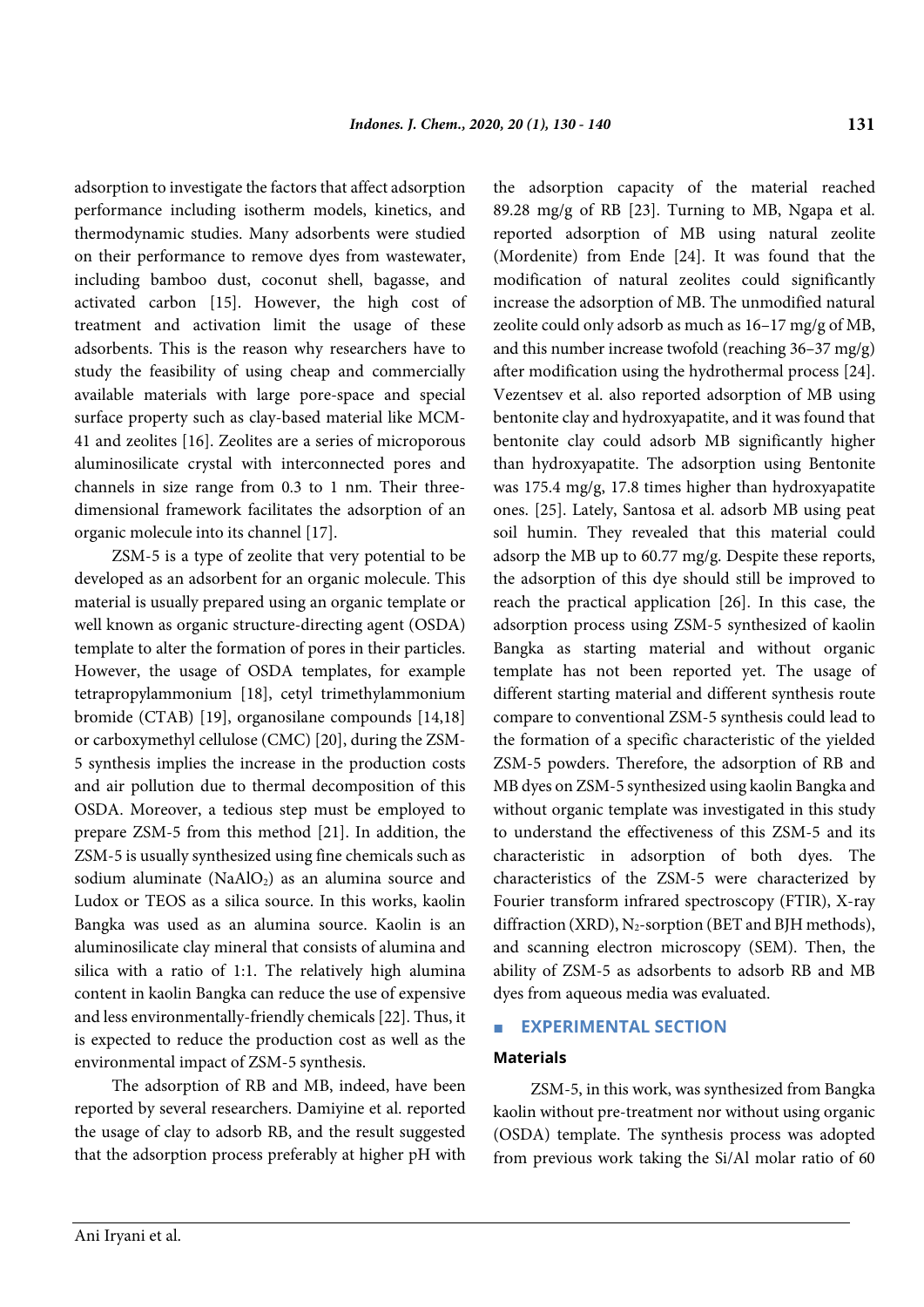[27]. Two types of dyes materials were used as adsorbate in this experiment which are RB and MB. RB has a chemical formula of  $C_{28}H_{31}C\cdot N_2O_3$  and molecular weight of 479.02 g/mol, melting point 210–211 °C and  $\lambda_{\text{max}}$  355 and 543 nm, whereas MB has a chemical formula of  $C_{16}H_{18}CN_3S$  and molecular weight of 319.85 g/mol, a melting point between 100–110 °C and  $\lambda_{\text{max}}$  665 nm.

## **Procedure**

#### *Synthesis procedure*

ZSM-5 was synthesized from kaolin directly without the addition of organic (OSDA) template. The synthesis was started by dividing 16.59 g of aqua DI into two parts. Then, 0.8 g of NaOH was dissolved into the first half of the aqua DI followed by addition 0.93 g of kaolin under constant stirring. Subsequently, 22.58 g of Ludox was added to the mixture step by step. The second half of water was added to the mixture to give a final ratio of  $10Na<sub>2</sub>O:120SiO<sub>2</sub>:2Al<sub>2</sub>O<sub>3</sub>:1800H<sub>2</sub>O.$  This mixture was then aged at room temperature for 12 h. The silicalite-1 seed was then added to the mixture and continued by constant stirring for 30 min. The mixture was then moved into stainless-steel Teflon autoclave for a hydrothermal process. The hydrothermal process was performed under a closed condition at 448 K for 24 h. The resulted powders were separated by centrifugation (5000 rpm) and washed with aqua DI until reaching neutral pH and were then dried at 373 K for 12 h. This process produced Na-ZSM-5. The resulted powders were calcined at 773 K under air atmosphere. After calcination, 1 g of Na-ZSM-5 was placed into 20 mL ammonium chloride solution 0.6 M. The mixture was then stirred for 1 h. The powders were then filtered and were washed using aqua DI to reach neutral pH (pH =  $6-7$ ). The resulted powders were dried and were calcined at 773 K for 6 h. This process resulted in H-ZSM-5 or mentioned as ZSM-5.

# *Characterization of ZSM-5*

The synthesized ZSM-5 was characterized using Xray diffraction (XRD) by powder technique and with CuKα irradiation (λ = 1.54 Å) at 2θ range of 5–40°. The textural properties of the sample were characterized by Nitrogen adsorption at 77 K on Micromeritics ASAP 2020 instrument. Prior to sorption measurements, the samples are placed into the U-shaped tube at 400 °C for 8 h for degassing. The determination of the total surface area was based on the Brunauer–Emmett–Teller (BET) adsorption isotherm model. Meanwhile, the Barrett– Joyner–Halenda (BJH) is used to calculate the pore size distribution and the pore volume. Scanning electron microscopy (SEM) was conducted to examine the particle morphology of the zeolite particles. This analysis was conducted using a Zeiss EVO MA at 20 kV. The infrared Spectroscopy was carried out using Fourier Transform Infrared (FTIR) Shimadzu Spectrum One 8400S to analyze function group of the synthesized material.

#### *Adsorption procedure*

Adsorption of RB and MB dyes were conducted by the batch method. The experiment procedure conducted on a container that filled with 50 mL dyes solution (both RB and MB) with variation concentration of 50, 100, 150, 200 and 250 mg/L for each dye. The initial pH of the solution is 7, and the amount of adsorbent (ZSM-5) is 0.05 g. The tube was then stirred at a determined temperature until equilibrium is reached. Upon equilibrium, the solution then filtered through 0.1 μm of membrane filter (Millipore, Japan) and the absorption were measured at maximum absorbance of dyes with UV-Visible Spectrophotometer (Thermo GeneSYS 10S) to determine the residual of dye concentration. The adsorption capacity was calculated by Eq. (1):

$$
Q_e = \frac{(C_o - C_e)}{m} \times V
$$
 (1)

where Qe is the adsorption capacity per unit of adsorbent  $(mg/g)$ ,  $C_0$  is the initial dye concentration  $(mg/L)$ ,  $C_e$  is the residual dye concentration (mg/L), V is the volume of the solution (L) and m is the weight of the adsorbent (g).

The results of this study were analyzed using the isotherm adsorption model of Langmuir, Freundlich, Temkin, and Dubinin-Radushkevich (DR) [28-29]. Calculation of the isotherm adsorption model is taken from data obtained between contact time 0–180 min. The sample solution was taken every 10 min along contact time and directly analyzed with UV-Visible spectrophotometer. This analysis is carried out with dye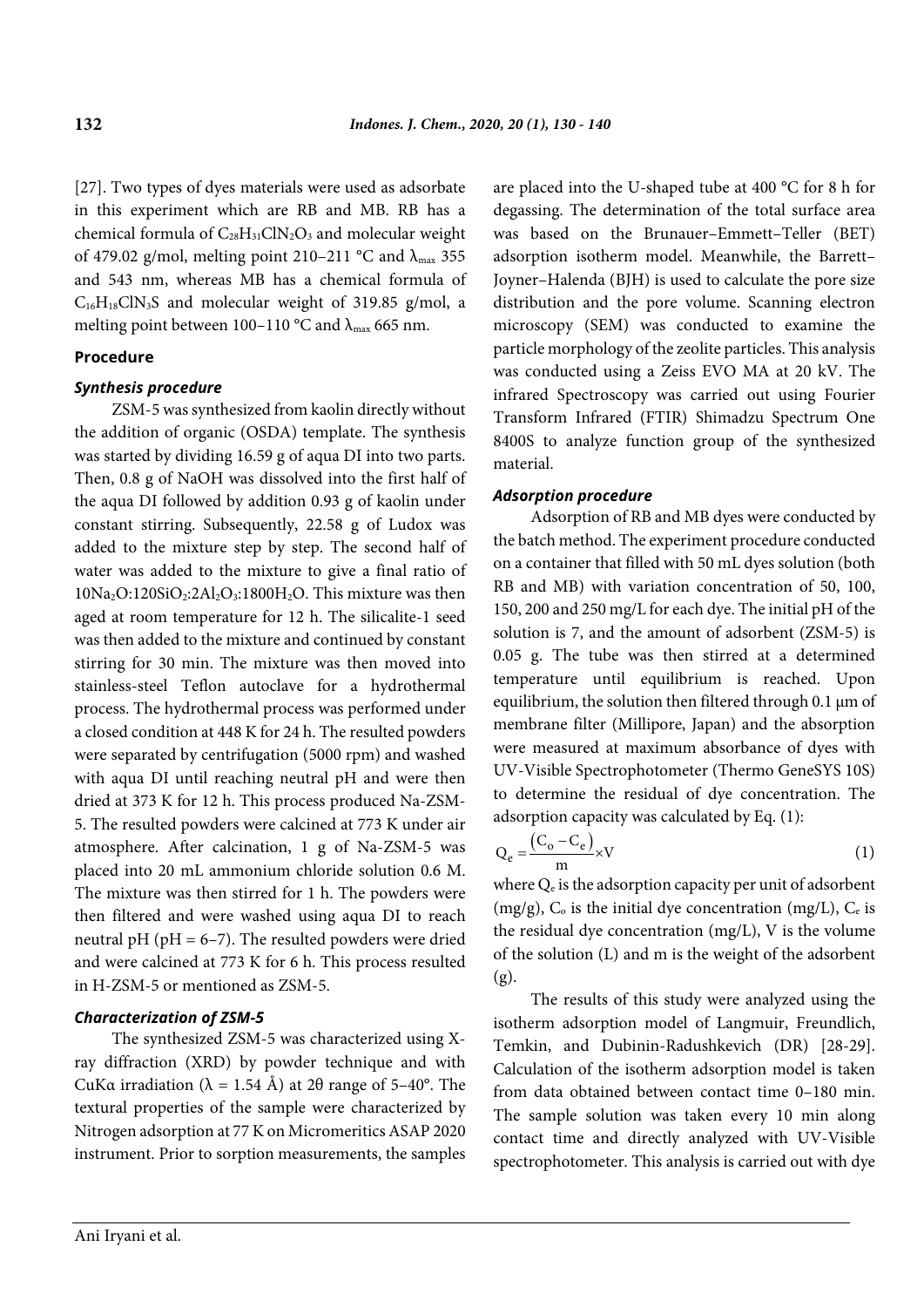(adsorbate) concentration of 50, 100, 150, 200 and 250 mg/L. The variation temperature applied are 303, 313, and 323 K.

## ■ **RESULTS AND DISCUSSION**

ZSM-5 was successfully synthesized from Bangka kaolin using silicalite-1 seeds and without an organic template. For this synthesis process, the molar ratio of reactants is determined based on the previous study reported by Prasetyoko et al. who synthesized ZSM-5 with a molar ratio of  $10Na<sub>2</sub>O:120SiO<sub>2</sub>:2Al<sub>2</sub>O<sub>3</sub>:1800H<sub>2</sub>O$  [30]. However, this study uses kaolin Bangka as a source of alumina and silica.

#### **Characterization of ZSM-5**

Fig. 1 illustrated the powder XRD diffractogram of Bangka kaolin and synthesized ZSM-5. The comparison of the diffractogram shows that the specific peak of kaolin did not appear in the diffractogram of synthesized ZSM-5. These results point out that kaolin phase was fully transformed into ZSM-5 after synthesis process. The main peaks of Synthesized ZSM-5 at  $2\theta$  = 7.9, 8.9, 23.2, and 24.5° are identical with reference of ZSM-5, which mean that pure ZSM-5 was obtained without impurities [30]. High intensity shows that the ZSM-5 was synthesized with good crystallinity.

The FTIR spectra of kaolin and synthesized ZSM-5 can be seen in Fig. 2. The spectra show that there is great difference between Bangka kaolin and Synthesized ZSM-5, which suggest that the kaolin bond was disconnected and transformed into novel ZSM-5 bond by synthesis process. The characteristic peak of ZSM-5 at 1221 and 1102 cm–1 represent the asymmetric stretching vibration of TOT bond; peak at 796 cm–1 displays symmetric stretching vibration of T-O-T bond; 546  $cm^{-1}$  shows the framework vibration of pentacyclic ring that is characteristic vibration of the MFI-type structure and peak at 450  $cm^{-1}$  is a result of the bending vibration of TOT, where T is Si or Al atoms [31-32].

The SEM micrograph of the synthesized ZSM-5 is presented in Fig. 3. The morphology of ZSM-5 reveals the typical smooth and fine hexagonal structure with a size of about 9.6–3.3  $\mu$ m. However, there is some part that exhibits irregularly layered and cracked structure with a rectangular



**Fig 1.** Diffractogram XRD of (a) Bangka kaolin and (b) synthesized ZSM-5



**Fig 2.** Infrared spectra of (a) Bangka kaolin and (b) synthesized ZSM-5



**Fig 3.** Micrograph SEM of synthesized ZSM-5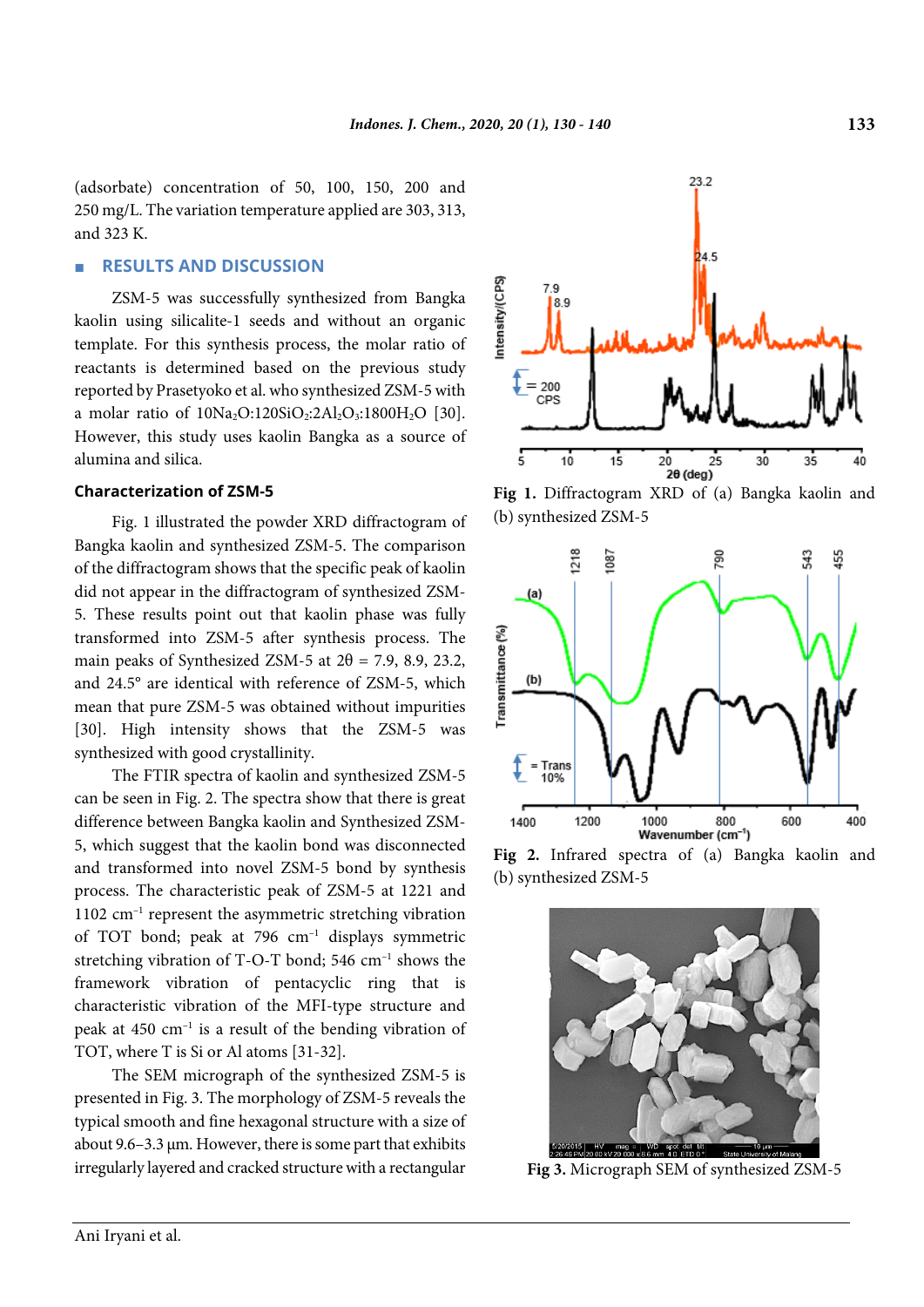shape in size of about 9.6–3.8 µm.

The textural properties of synthesized ZSM-5 were evaluated by nitrogen physisorption and can be seen in Fig. 4. The  $N_2$  Sorption of ZSM-5 shows the significant increase of adsorption in two steps, as can be seen in the relative pressure ( $P/P_0$ ) < 0.02 and ( $P/P_0$ ) > 0.95. The first increase at  $(P/P_0)$  < 0.02 indicates the filling of the micropore exists in the ZSM-5 surface. In contrast, the increase in a higher pressure at  $(P/P_0) > 0.95$  indicates the presence of interparticle void caused by aggregation of primary crystal.

The ZSM-5 also shows the hysteresis loop at ~0.5<P/P0<0.9, which indicates the presence of mesopore. The relatively large hysteresis indicates the existence of interconnected open mesopore to the external surface of ZSM-5. This interconnected mesopore could improve the molecular transport due to the reducing of diffusion length to the micropore. The surface area of the sample is found to be about 333  $m^2/g$  based on BET calculation. Meanwhile, the pore diameter of ZSM-5 calculated using the BJH method was found to be 5.72 Å and 24-26 Å [33-34].

Batch adsorption studies of RB and MB in aqueous media was performed to examine the adsorption performance of ZSM-5 from Bangka kaolin. The effect of initial concentration, contact time, and the temperature are explained detail in the following discussion.

#### **Effect of Initial Concentration and Contact Time**

The initial concentration of dye and contact time are

two important factors influencing the adsorption process, since initial concentration can affect the driving force of dye molecules to overcome limited mass transport between solid-liquid phase boundaries. Contact time also a crucial factor in revealing equilibrium adsorption point of dye molecules [16]. The effect of initial dyes concentration and contact time on the adsorption capacity of RB and MB by ZSM-5 is illustrated in Fig. 5. The curve in Fig. 5 shows that the adsorption capacity of the ZSM-5 synthesized from



**Fig 4.** Nitrogen sorption equilibrium at 77 K of Synthesized ZSM-5 from Bangka kaolin adsorption studies



**Fig 5.** Effect of initial dyes concentration and contact time on adsorption of (a) RB and (b) MB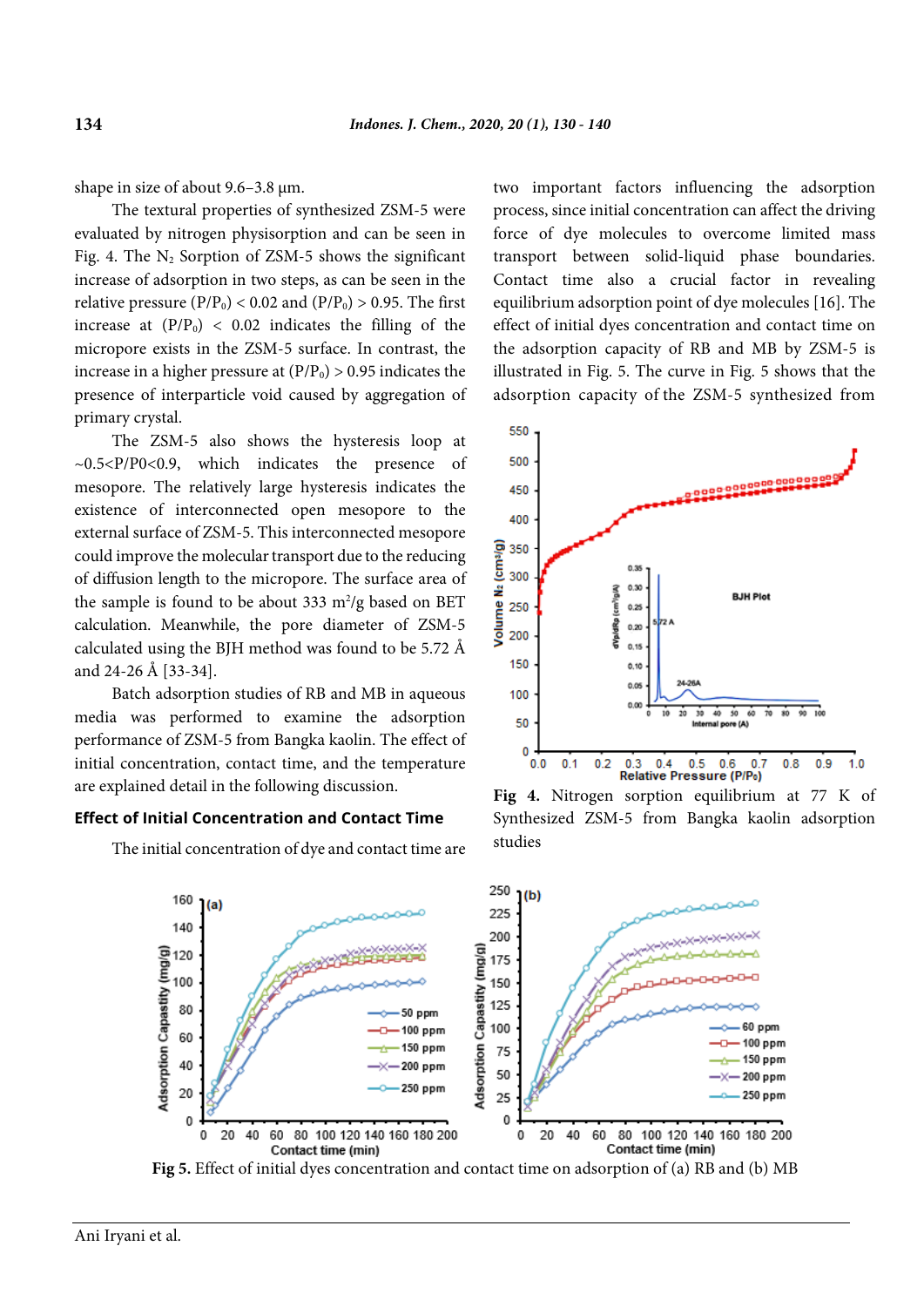Bangka kaolin increased along with the increase of initial concentrations. This result suggests that the removal of dyes depends on initial dyes concentration [18].

In general, the adsorption capacity of the ZSM-5 rises rapidly in the early time of the adsorption process, and it remains stable above 100 and 80 min of contact time, for both dyes. This phenomenon suggests that the adsorption has reached the equilibrium [14,16,18]. Apparently, the adsorption behavior for both dye solutions of RB and MB is not the same. The adsorption of RB is more irregular than the MB one. This is likely due to adsorption that takes place on the adsorbent ZSM-5 is less moderate on RB adsorbate than MB dye, which appears more regular and systematically. Of course, this is concerned with the structural difference of the 2 dyes, where MB molecule with a dimension of 5.9 Å  $\times$  13.8 Å is smaller and straight whereas RB molecule with a dimension of  $9.8\text{\AA} \times 15.0\text{\AA}$  are bulkier and would occupy larger areas [35-36]. This property leads to more irregular adsorption behavior of RB dyes due to similarity pore of ZSM-5 (24–26 Å) with RB molecule dimension.

## **Temperature Effect**

The effect of temperature on the adsorption of RB and MB dyes summarized Fig. 6. Based on those results, both dyes are rapidly adsorbed in the low temperature and decreased with increasing temperature. The increasing temperature can affect kinetics energy of adsorbate, which reduces the interactions between adsorbent-adsorbate. Although there is some difference among both dyes, MB dye is decreased more rapidly than RB. This fact correlated with the molecular size of MB that contributes to this phenomenon.

#### **Adsorption Isotherm**

Adsorption isotherm was calculated to understand the adsorption behavior of RB and MB dyes onto ZSM-5 from Bangka kaolin. By this analysis, the interaction between adsorbate and adsorbent could be examined. The analysis is carried out by fitting with four types of isotherm model, i.e., Langmuir, Freundlich, Temkin, and Dubinin-Radushkevich. The Langmuir model assumes that the adsorption occurs on a specified surface of homogeneous adsorbents. This adsorption could only form



one layer of adsorbate in the surface of the adsorbent, meaning that each part of the surface in adsorbent could only hold one molecule or atom. This Langmuir model is presented in Eq. (2):

$$
\frac{C_e}{q_e} = \frac{1}{q_m b} + \frac{C_e}{q_m} \tag{2}
$$

where  $C_e$  (mg L<sup>-1</sup>) is the equilibrium concentration,  $q_e$ (mg g–1 ) is the amount of adsorbed adsorbate per unit mass of adsorbent, and  $q_m$  is the adsorption capacity, and b is the rate of adsorption [37-40]. The Freundlich isotherm is used to represents the non-ideal heterogeneous behavior of the adsorption process. This model is presented in Eq. (3):

$$
Lnq_e = Lnk_f + \frac{1}{n}LnC_e
$$
 (3)

where  $k_f$  is the Freundlich constant (mg  $g^{-1}$  (mg  $L^{-1}$ )n), and 1/n is the heterogeneity factor ranged from 0 to 1 which is a characteristic of surface heterogeneity, becoming more homogeneous as its close to unity [37- 40].

The Temkin isotherm assumes that the adsorption heat of the adsorbate constantly decreases with adsorbent layer coverage rather than logarithmic due to the interaction of adsorbate and adsorbent. This model is presented in Eq. (4):

$$
q_e = B \ln A + B \ln C_e \tag{4}
$$

where B is the constant related to the heat of sorption, and A  $(L mg^{-1})$  is the Temkin equilibrium isotherm constant [38-40]. The Dubinin-Radushkevich isotherm model can be used to examine the porosity in relation to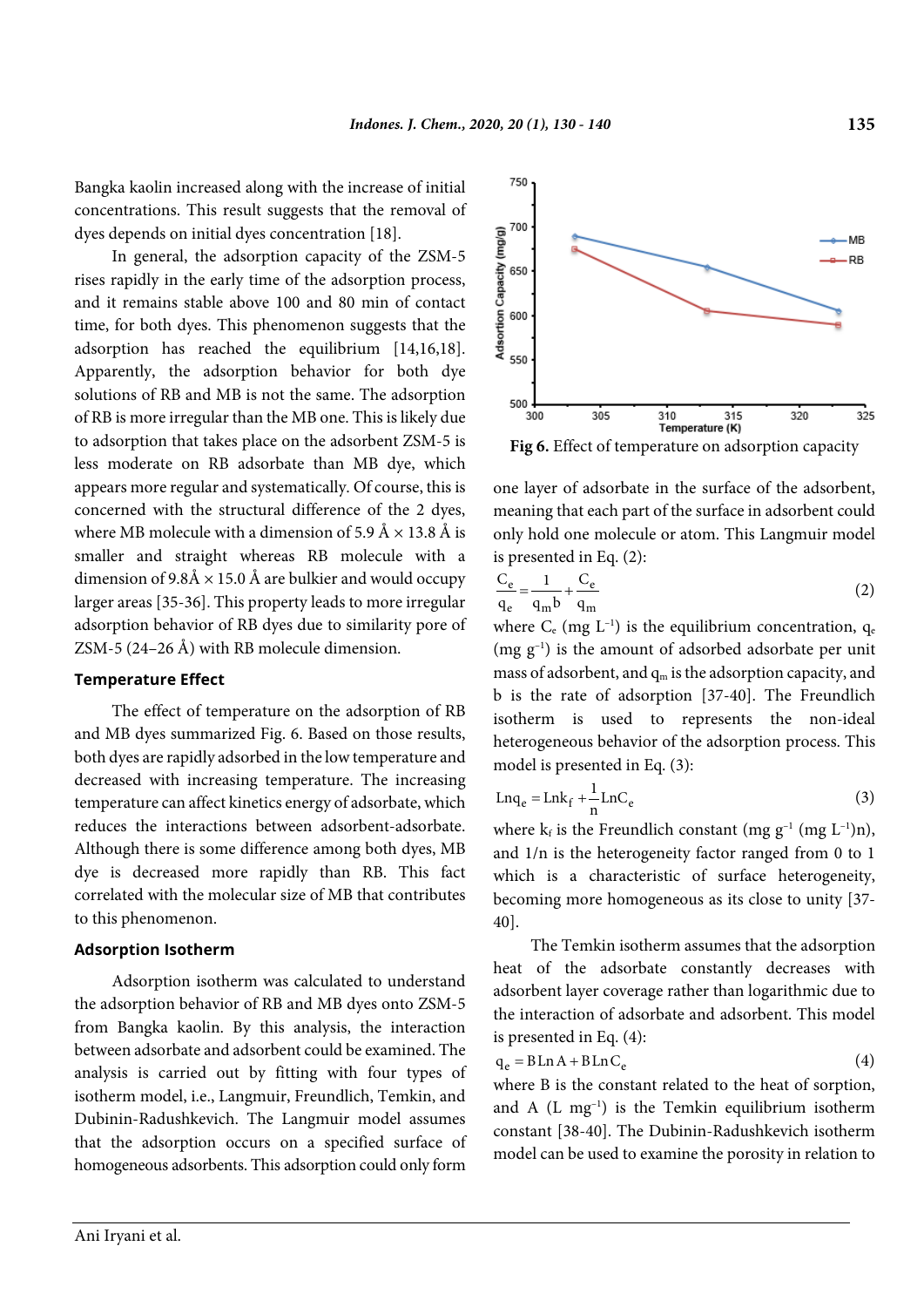the free energy, E, and the characteristics of the adsorption process. This model is more general than the Langmuir model because it does not assume a homogeneous surface or constant adsorption potential. This isothermal equation is expressed in Eq. (5):

 $\text{Lnq}_e = \text{Lnq}_{\text{max}} - \beta \varepsilon^2$  (5) where  $q_e$  and  $q_{max}$  are defined above, b is the activity coefficient related to mean adsorption energy (mol<sup>2</sup>  $\text{kJ}^{-2}$ ), and e is the Polanyi potential [38-39]. The calculation of all model is compiled in Table 1.

Based on the important parameter mentioned in Table 1, the correlation coefficient  $(R^2)$  was used to determine the most suitable model for the adsorption of RB and MB dye onto ZSM-5. The results show that the Langmuir model possesses higher approximation to the value of one rather than the other models. The detailed trend is as follow: Langmuir > Freundlich > Temkin > Dubinin-Radushkevich. This result suggests that the adsorption process of both dyes into adsorbents can be described better using the Langmuir model, which consider the adsorption to be monolayer rather than multi-layer adsorption [16,18]. This Langmuir adsorption is in good accordance with the isothermal adsorption type reported by several researchers. Vezensev et al. [25] reported in his findings that the adsorption of MB in bentonite-like clay and hydroxyapatite also followed the Langmuir model. The more recent findings reported by

Santosa et al. [26] also shows the same result. So did the result reported by Ding et al. [12]. This similarity is quite reasonable since the adsorbent material possessing active functional groups in its surface, such as activated carbon, zeolite material as well as pit soil humin could bind the dye molecules via those functional groups [26].

Another crucial finding based on this calculated provided in Table 1 is the adsorption capacity of the ZSM-5. The  $Q_m$  values, which represents the maximum adsorption capacity for RB and MB, are 97.08 and 128.21 mg/g, respectively. This MB adsorption capacity is quite higher than other reported adsorbent materials such as hydroxyapatite with an adsorption capacity of 9.88 mg/g [25], mordenite (37.362 mg/g) [41], but it is lower than bentonite (136.98 mg/g) [25]. Turning to the rhodamine B, the adsorption capacity in this works is higher than mordenite (3.61 mg/g) [23], montmorillonite (42.19 mg/g) [42] and bentonite (98.62 mg/g). However, the adsorption capacity of ZSM-5 in this works is much lower than activated carbon that has adsorption capacity up to 478.50 mg/g [12]. The difference in adsorption capacity is reasonable as the certain parameter in the adsorption process could influence the adsorbent performance. However, in adsorbent with the Langmuir model, it seems that the pore diameter and the functional groups that exist in the surface of the adsorbent play an important role in determining the adsorption capacity [12,26].

| ш                    |                |                     | л.                   |
|----------------------|----------------|---------------------|----------------------|
| Mathematical Methods | Parameters     | RB                  | MВ                   |
| Langmuir Isotherm    | $\mathbb{R}^2$ | 0.9962              | 0.993                |
|                      | $K_{L}$        | 0.007               | 0.009                |
|                      | $Q_m (mg/g)$   | 128.21              | 97.08                |
| Freundlich Isotherm  | $R^2$          | 0.978               | 0.949                |
|                      | $K_f$          | $4.6 \times 10^{6}$ | $13.6 \times 10^{4}$ |
|                      | N              | 0.54                | 0.48                 |
| Temkin               |                | 0.0033              | 0.0036               |
|                      | $B \pmod{K}$   | $-776.02$           | -788.91              |
|                      |                | 0.975               | 0.933                |
| $D-R$                | $q_m$ (mg/g)   | 161.95              | 137.15               |
|                      | B              | 0.0032              | 0.0035               |
|                      | E(KJ/mol)      | 12.500              | 11.952               |
|                      | $\mathbb{R}^2$ | 0.9228              | 0.855                |

**Table 1.** Parameters of several adsorption isotherm models for the adsorption of RB and MB on ZSM-5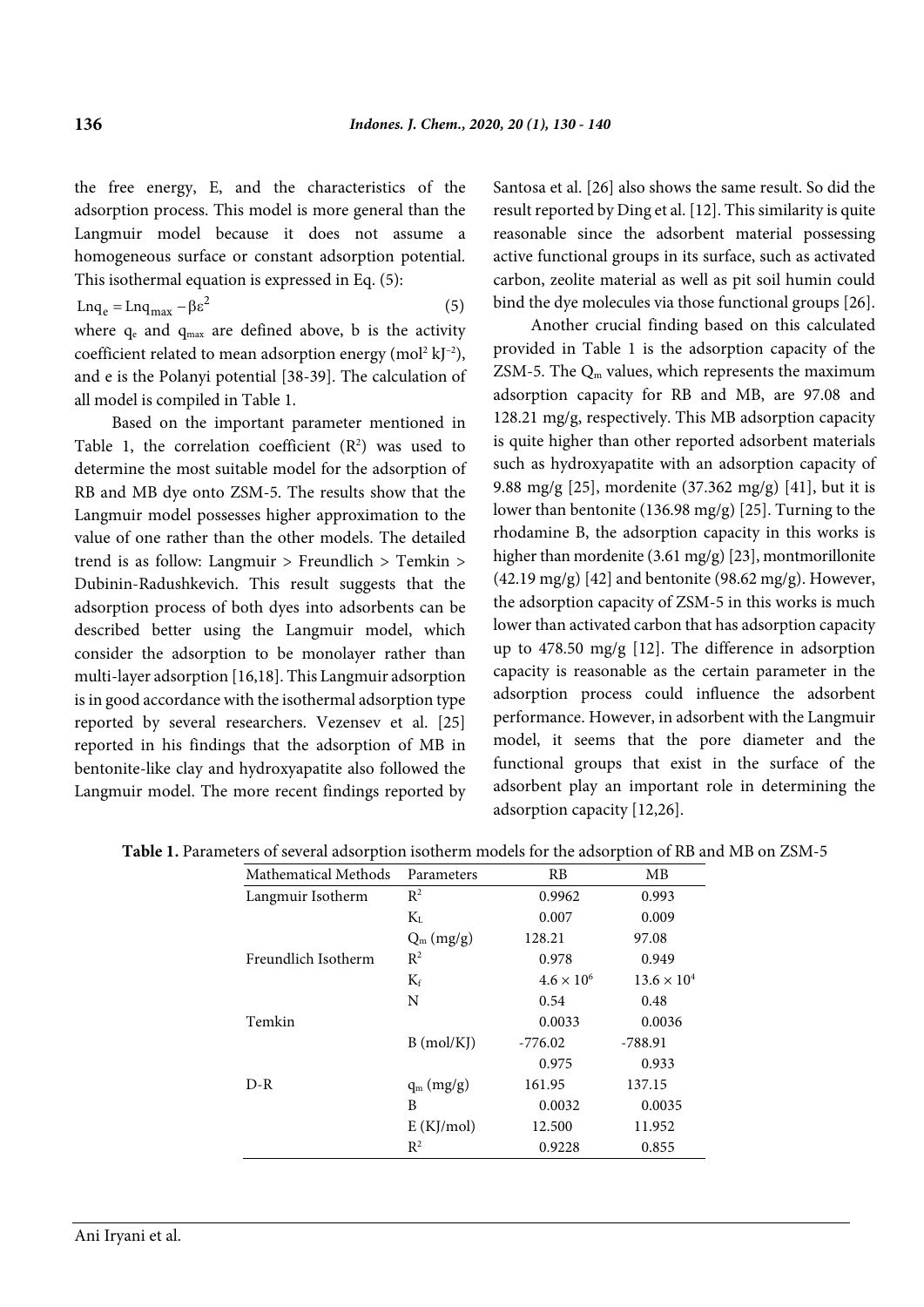#### **Kinetic and Thermodynamic Studies**

The kinetics profile of RB and MB dyes adsorption on ZSM-5 adsorbent were conducted by batch method at an initial dye concentration of 50 mg  $L^{-1}$ . The procedure of kinetics studies was similar to equilibration experiments with several preset intervals of sampling time. Three different kinetic models were used to investigate the kinetics studies, namely pseudo-firstorder, pseudo-second-order, and intraparticle diffusion models [38,43-45]. The results are shown in Table 2. Based on the obtained coefficient of correlation from the adsorption of RB and MB dye onto ZSM-5, the pseudofirst-order model kinetics are more adequate than those obtained from the pseudo-second-order model. It can

also be concluded that adsorption of RB and MB dye onto ZSM-5 has physically occurred because the pseudo-first-order-reaction was driven by one variable that is correlated with our result that the adsorption capacity depends on the concentration of adsorbate. The higher concentration of adsorbate increases the adsorption kinetics. Based on the intra-particle diffusion model, it seems that the intraparticle diffusion is not the rate limiting step as the straight line did not pass through the origin (C value not equal to zero). This implies that other factor also plays a crucial role in adsorption such as film diffusion, adsorption of adsorbate on the interior surface of adsorbents or their combination [12,45]. The plot of the intra-particle kinetics model is shown in Fig. 7.

| Parameters                             | RB                     | MB                                                                                    |
|----------------------------------------|------------------------|---------------------------------------------------------------------------------------|
| $\mathbb{R}^2$                         | 0.9983                 | 0.9952                                                                                |
| $K_1$                                  | 0.0309                 | 0.0274                                                                                |
| $Q_e (mg/g)$                           | 789.66                 | 977.01                                                                                |
| $R^2$                                  | 0.9762                 | 0.9364                                                                                |
| $K_2$                                  | $2.244 \times 10^{-5}$ | $7.199 \times 10^{-6}$                                                                |
| $Q_e(mg/g)$                            | 909.09                 | 1250                                                                                  |
| $R^2$                                  | 0.9024                 | 0.9590                                                                                |
| $k_{id}$ (g/mg/min <sup>1/2</sup> )    | 58.668                 | 69.085                                                                                |
| C (mg/g)                               | 24.706                 | 101.84                                                                                |
| $R^2$                                  | 0.9648                 | 0.8894                                                                                |
| $\Delta H^{\circ}$ (J/mol)             | $-188.201$             | $-161.414$                                                                            |
| $\Delta S^{\circ}$ (J/mol K)           | 0.5940                 | 0.517                                                                                 |
| $-\Delta G^{\circ} \times 10^2$ kJ/mol |                        |                                                                                       |
| 303K (kJ/mol)                          | $-8.234$               | 4.859                                                                                 |
| 313K (kJ/mol)                          | $-2.294$               | $-0.307$                                                                              |
| 323K (kJ/mol)                          | $-3.645$               | -5.474031754                                                                          |
|                                        |                        |                                                                                       |
| $800$ $($ a)<br>$y = 69.085x - 101.84$ |                        |                                                                                       |
|                                        |                        |                                                                                       |
|                                        |                        |                                                                                       |
|                                        |                        |                                                                                       |
|                                        |                        |                                                                                       |
|                                        |                        |                                                                                       |
|                                        |                        |                                                                                       |
|                                        |                        |                                                                                       |
|                                        |                        | $800$ $1(b)$<br>$y = 69.085x - 101.84$<br>$R^2 = 0.95904$<br>600<br>ේ 400<br>200<br>0 |

**Table 2.** Kinetic and thermodynamic parameters for the adsorption of RB and MB on ZSM-5

**Fig 7.** The kinetic plot of intra-particle diffusion model on (a) RB and (b) MB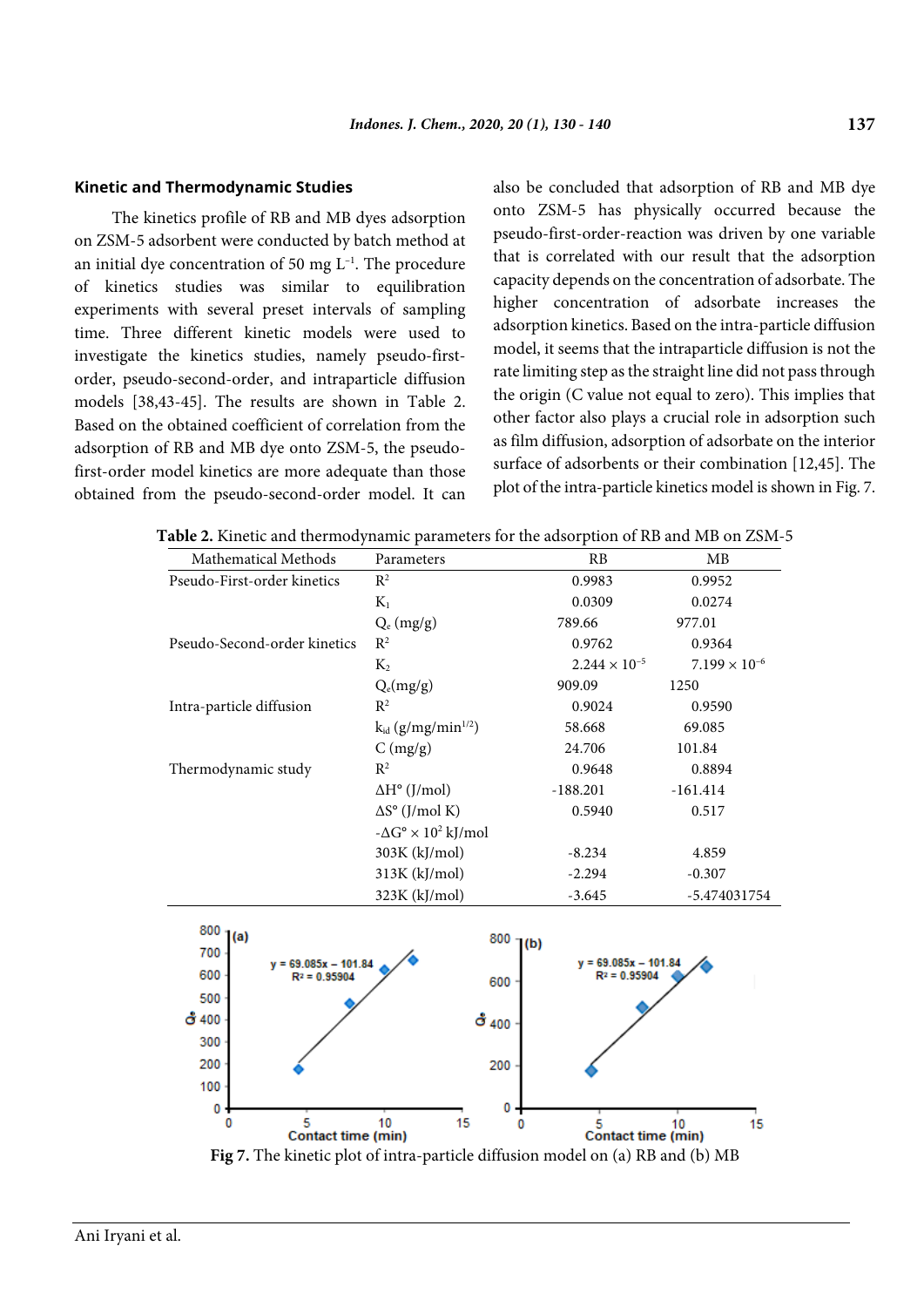The effect of temperature in the adsorption process could be studied by analyzing the thermodynamic parameters. These thermodynamic parameters are presented in Table 2. The data shows that the adsorption of RB and MB is an exothermic reaction indicated by the negative value of ∆H°. In the same way, the value of ∆G° is also found as a negative value indicating that this adsorption process could occur spontaneously in nature. This happened in all studied temperatures. However, those values are varied. The higher negative value of ∆G° indicates the energetically preferred process. Also, it seems that the ∆G° decrease in line with the increase of temperature, suggesting that at a higher temperature, the driving force become lessen, thus lowering the adsorption uptake.

# ■ **CONCLUSION**

In this paper, the ability of ZSM-5 from Bangka kaolin as an efficient adsorbent for RB and MB removal had been demonstrated. The fitting of the isothermal adsorption model revealed that the adsorption process follows the Langmuir model. The kinetic study revealed that the adsorption of both RB and MB follow the pseudofirst model indicating the intraparticle diffusion is not only the rate-limiting step but also is influenced by another factor such as film diffusion, adsorption of adsorbate on the interior surface of adsorbents. In addition, the thermodynamic studies indicate that all the adsorption process could occur spontaneously and exothermic. These findings confirm that ZSM-5 synthesized from Bangka kaolin could be promising as an adsorbent for RB and MB removal.

# ■ **ACKNOWLEDGMENTS**

The authors acknowledge the Ministry of Research, Technology and Higher Education (KEMENRISTEKDIKTI) for financial support for this work through Acceleration of International Publication Program (P3I) grant.

# ■ **REFERENCES**

[1] Rafatullah, M., Sulaiman, O., Hashim, R., and Ahmad, A., 2010, Adsorption of methylene blue on low-cost adsorbents: A review, *J. Hazard. Mater.*, 177 (1-3), 70–80.

- [2] Ip, A.W.M., Barford, J.P., and McKay, G., 2009, Reactive Black dye adsorption/desorption onto different adsorbents: Effect of salt, surface chemistry, pore size and surface area, *J. Colloid Interface Sci.,* 337 (1), 32–38.
- [3] Cardoso, N.F., Pinto, R.B., Lima, E.C., Calvete, T., Amavisca, C.V., Royer, B., Cunha, M.L., Fernandes, T.H.M., and Pinto, I.S., 2011, Removal of remazol black B textile dye from aqueous solution by adsorption, *Desalination*, 269 (1-3), 92–103.
- [4] Gupta, V.K., Suhas, Ali, I., and Saini, V.K., 2004, Removal of rhodamine B, fast green, and methylene blue from wastewater using red mud, an aluminum industry waste, *Ind. Eng. Chem. Res.*, 43 (7), 1740– 1747.
- [5] Rochkind, M., Pasternak, S., and Paz, Y., 2014, Using dyes for evaluating photocatalytic properties: a critical review, *Molecules*, 20 (1), 88–110.
- [6] Inyinbor, A.A., Adekola, F.A., and Olatunji, G.A., 2015, Adsorption of Rhodamine B dye from aqueous solution on *Irvingia gabonensis* biomass: Kinetics and thermodynamics studies, *S. Afr. J. Chem.*, 68, 115–125.
- [7] Gillman, P.K., 2011, CNS toxicity involving methylene blue: The exemplar for understanding and predicting drug interactions that precipitate serotonin toxicity, *J. Psychopharmacol.*, 25 (3), 429– 436.
- [8] Abbasi, M., and Asl, N.R., 2008, Sonochemical degradation of Basic Blue 41 dye assisted by nano $TiO<sub>2</sub>$  and  $H<sub>2</sub>O<sub>2</sub>$ , *J. Hazard. Mater.*, 153 (3), 942–947.
- [9] Gupta, V.K., Jain, R., Mittal, A., Mathur, M., and Sikarwar, S., 2007, Photochemical degradation of the hazardous dye Safranin-T using TiO<sub>2</sub> catalyst, *J*. *Colloid Interface Sci.*, 309 (2), 464–469.
- [10] Fan, L., Zhou, Y., Yang, W., Chen, G., and Yang, F., 2008, Electrochemical degradation of aqueous solution of Amaranth azo dye on ACF under potentiostatic model, *Dyes Pigm.*, 76 (2), 440–446.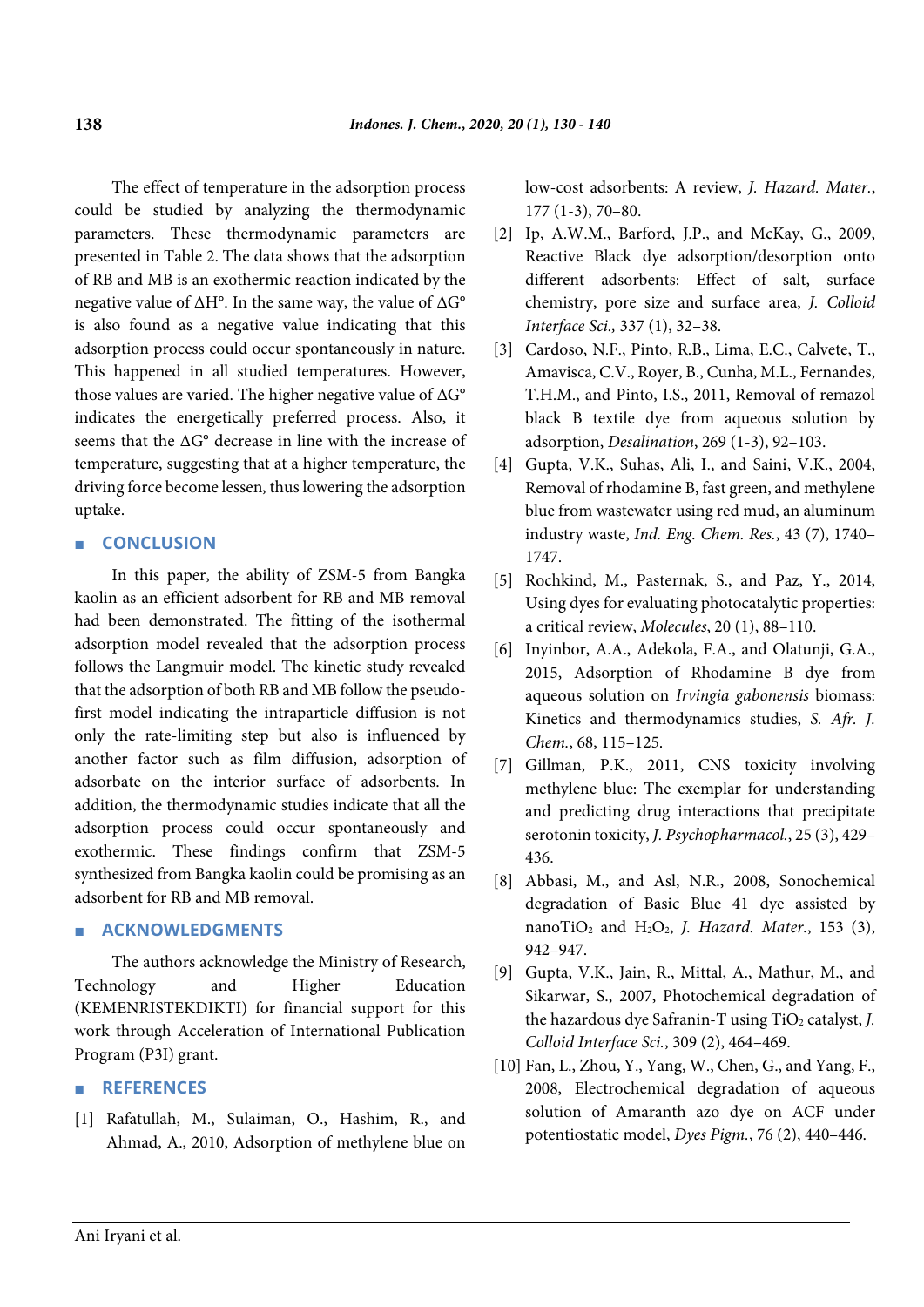- [11] Sachdeva, S., and Kumar, A., 2009, Preparation of nanoporous composite carbon membrane for separation of rhodamine B dye, *J. Membr. Sci.*, 329  $(1-2)$ ,  $2-10$ .
- [12] Ding, L., Zou, B., Gao, W., Liu, Q., Wang, Z., Guo, Y., Wang, X., and Liu, Y., 2014, Adsorption of Rhodamine-B from aqueous solution using treated rice husk-based activated carbon, *Colloids Surf., A*, 446, 1–7.
- [13] Malik, P., and Saha, S., 2003, Oxidation of direct dyes with hydrogen peroxide using ferrous ion as catalyst, *Sep. Purif. Technol.*, 31 (3), 241–250.
- [14] Brião, G.V., Jahn, S.L., Foletto, E.L., and Dotto, G.L., 2017, Adsorption of crystal violet dye onto a mesoporous ZSM-5 zeolite synthetized using chitin as template, *J. Colloid Interface Sci.*, 508, 313–322.
- [15] Heibati, B., Rodriguez-Couto, S., Amrane, A., Rafatullah, M., Hawari, A., and Al-Ghouti, M.A., 2014, Uptake of Reactive Black 5 by pumice and walnut activated carbon: Chemistry and adsorption mechanisms, *J. Ind. Eng. Chem.*, 20 (5), 2939–2947.
- [16] Hammed, A.K., Dewayanto, N., Du, D., Ab Rahim, M.H., and Nordin, M.R., 2016, Novel modified ZSM-5 as an efficient adsorbent for methylene blue removal, *J. Environ. Chem. Eng.*, 4 (3), 2607–2616.
- [17] Lamia, M., Fatiha, D., Bouchekara, B., and Ayada, D., 2016, Adsorption of methyl green onto zeolite ZSM-5(pyrr.) in aqueous solution, *Orient. J. Chem.*, 32 (1), 171–180.
- [18] Nejad-Darzi, S.K.H., Samadi-Maybodi, A., and Ghobakhluo, M., 2013, Synthesis and characterization of modified ZSM-5 nanozeolite and their applications in adsorption of Acridine orange dye from aqueous solution, *J. Porous Mater.*, 20 (4), 909–916.
- [19] Jin, H., Ansari, M.B., Jeong, E.Y., and Park, S.E., 2012, Effect of mesoporosity on selective benzylation of aromatics with benzyl alcohol over mesoporous ZSM-5, *J. Catal.*, 291, 55–62.
- [20] Sabarish, R., and Unnikrishnan, G., 2017, Synthesis, characterization and catalytic activity of hierarchical ZSM-5 templated by carboxymethyl cellulose, *Powder Technol.*, 320, 412–419.
- [21] Yue, Y., Gu, L., Zhou, Y., Liu, H., Yuan, P., Zhu, H., Bai, Z., and Bao, X., 2017, Template-free synthesis and catalytic applications of microporous and hierarchical ZSM-5 zeolites from natural aluminosilicate minerals, *Ind. Eng. Chem. Res.*, 56 (36), 10069–10077.
- [22] Holmes, S.M., Khoo, S.H., and Kovo, A.S., 2011, The direct conversion of impure natural kaolin into pure zeolite catalysts, *Green Chem.*, 13 (5), 1152– 1154.
- [23] Damiyine, B., Guenbour, A., and Boussen, R., 2017, Rhodamine B adsorption on natural and modified Moroccan clay with cetyltrimethylammonium bromide: Kinetics, equilibrium and thermodynamics, *J. Mater. Environ. Sci.*, 12 (3), 860–871.
- [24] Ngapa, Y.D., Sugiarti, S., and Abidin, Z., 2018, Hydrothermal transformation of natural zeolite from Ende-NTT and its application as adsorbent of cationic dye, *Indones. J. Chem.*, 16 (2), 138–143.
- [25] Vezentsev, A.I., Thuy, D.M., Goldovskaya-Peristaya, L.F., and Glukhareva, N.A., 2018, Adsorption of methylene blue on the composite sorbent based on bentonite-like clay and hydroxyapatite, *Indones. J. Chem.*, 18 (4), 733–741.
- [26] Santosa, S.J., Kunarti, E.S., Aprilita, N.H., Wulandari, B., and Bawani, D.N., 2019, Sorption mechanism and performance of peat soil humin for methylene blue and *p*-nitrophenol, *Indones. J. Chem.*, 19 (1), 198–210.
- [27] Hartanto, D., Yuan, L.S., Sari, S.M., Sugiarso, D., Murwani, I.K., Ersam, T., Prasetyoko, D., and Nur, H., 2016, Can kaolin function as source of alumina in the synthesis of ZSM-5 without an organic template using a seeding technique?, *Malays. J. Fundam. Appl. Sci.*, 12, 85–90.
- [28] Vijayaraghavan, K., Padmesh, T., Palanivelu, K., and Velan, M., 2006, Biosorption of nickel(II) ions onto *Sargassum wightii*: Application of twoparameter and three-parameter isotherm models, *J. Hazard. Mater.*, 133 (1-3), 304–308.
- [29] Hamdaoui, O., and Naffrechoux, E., 2007, Modeling of adsorption isotherms of phenol and